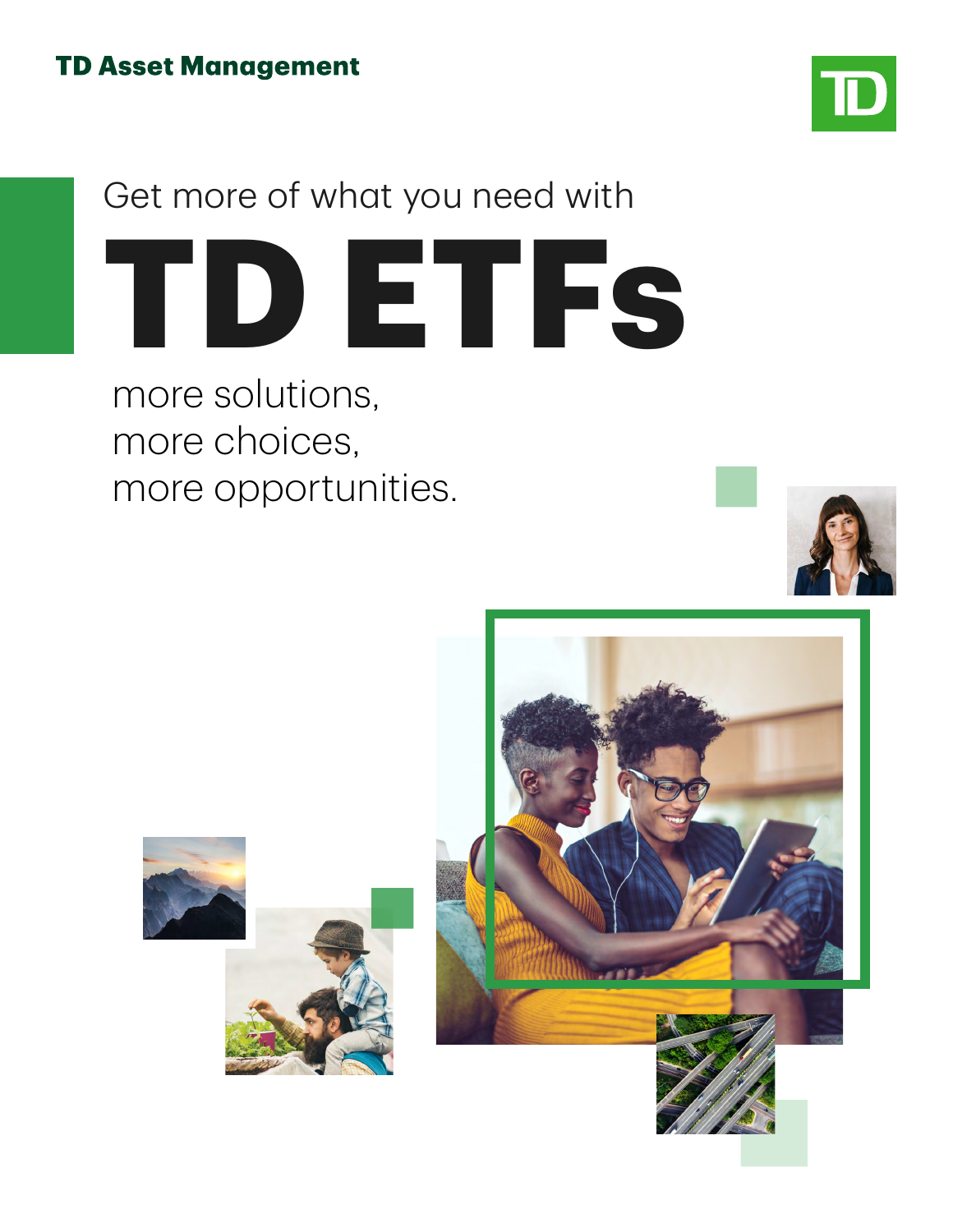# TD Asset Management Inc. (TDAM) brings new thinking **to your most important challenges.**

As a leading investment manager, TDAM offers investors access to one of the broadest investment offerings in Canada, including a wide variety of mutual funds mandates, a range of active and passive ETFs and alternative investments.

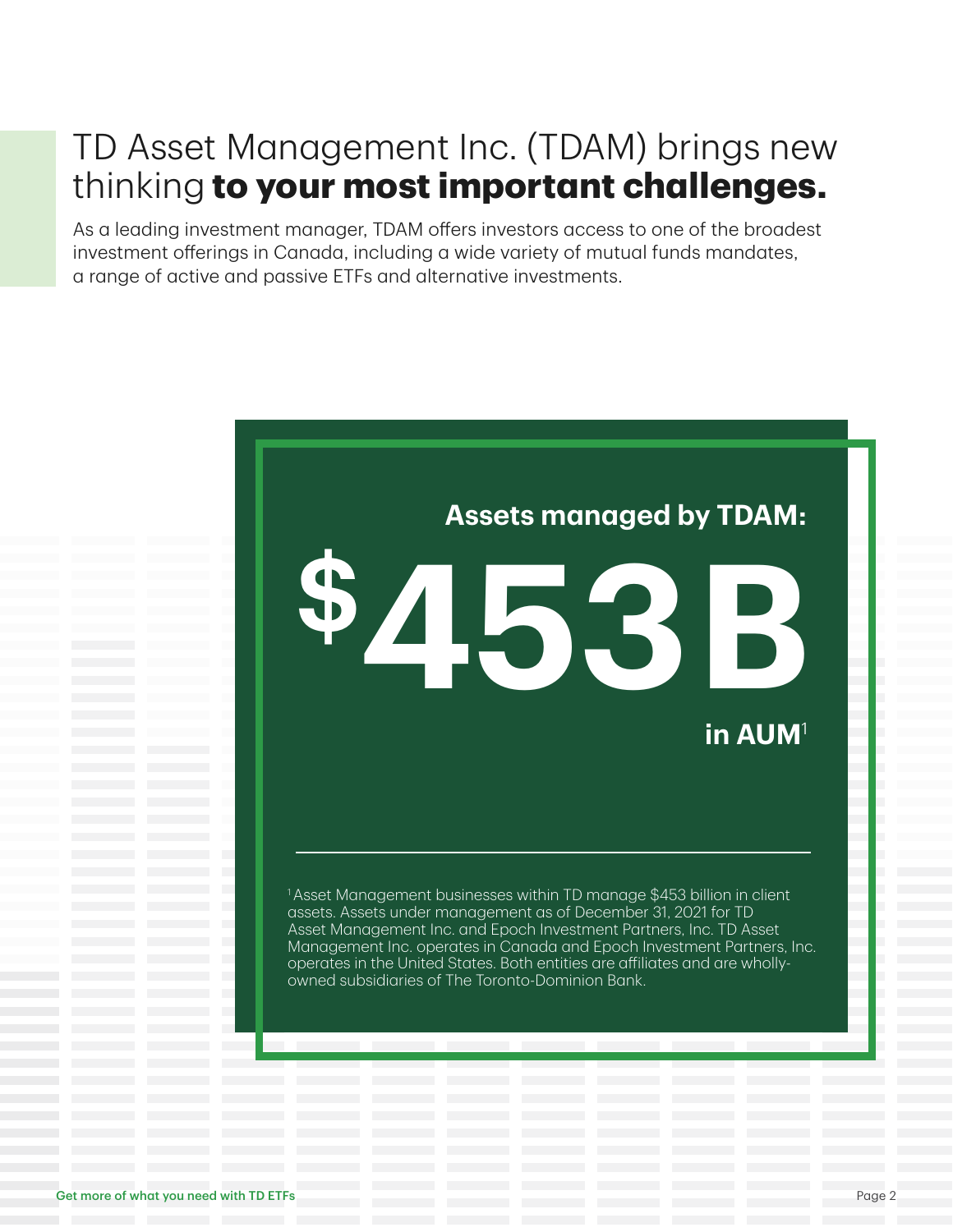## **Committed to Being Exceptional — For you**



#### **Depth of Experience**

Our team of multi-disciplinary Portfolio Managers have an average of **22 years' experience**



#### **Breadth of Expertise**

Our collaborative approach means you benefit from a **broad spectrum** of expertise



#### **Leader in Risk Management**

Risk management is at the core of everything we do. We have a **large and dedicated risk management team** with a disciplined and objective research process with a focus on rigorous analysis of company and industry fundamentals.



#### **Leaders in Environmental, Social and Governance**

**One of the first** Canadian bank-owned asset managers to sign on to the United Nations Principles for Responsible Investing4

4 Principles for Responsible Investing, https://www.unpri.org/signatories/td-asset-managementtd-asset-management-inc/1845.article.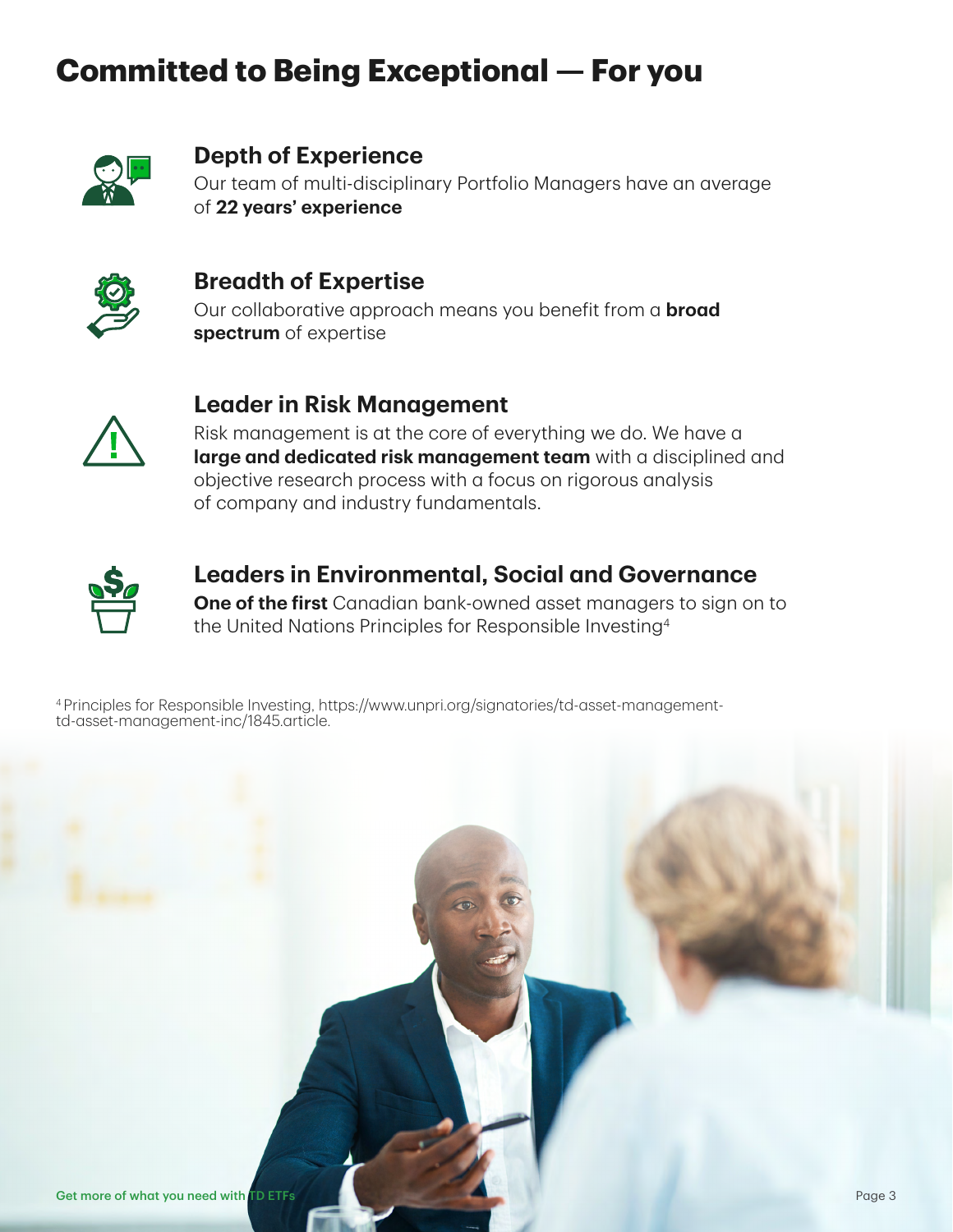## **TD ETFs — Product Reference Guide**

This guide will provide you with information on the full range of TD ETFs.

| Ticker Symbol(s)                 | <b>TTP</b>                                                                                                                                                                       | TPU, TPU.U (USD)                                                                                                                                                      | <b>THU</b>                                                                                                                                                                                                 | <b>TPE</b>                                                                                                                                                                                                                                          |
|----------------------------------|----------------------------------------------------------------------------------------------------------------------------------------------------------------------------------|-----------------------------------------------------------------------------------------------------------------------------------------------------------------------|------------------------------------------------------------------------------------------------------------------------------------------------------------------------------------------------------------|-----------------------------------------------------------------------------------------------------------------------------------------------------------------------------------------------------------------------------------------------------|
| <b>ETF Name</b>                  | <b>TD Canadian</b><br><b>Equity Index ETF</b>                                                                                                                                    | TD U.S.<br>Equity Index ETF                                                                                                                                           | TD U.S. Equity CAD<br>Hedged Index ETF                                                                                                                                                                     | <b>TD</b> International<br>Equity Index ETF                                                                                                                                                                                                         |
| <b>Style</b>                     | <b>Broad Market</b><br>Indexing                                                                                                                                                  | <b>Broad Market</b><br>Indexing                                                                                                                                       | <b>Broad Market</b><br>Indexing                                                                                                                                                                            | <b>Broad Market</b><br>Indexing                                                                                                                                                                                                                     |
| <b>Benchmark</b>                 | Solactive Canada<br><b>Broad Market Index</b><br>(C\$ NTR)                                                                                                                       | Solactive US Large<br>Cap CAD Index<br>(C\$ NTR)                                                                                                                      | Solactive US Large<br>Cap Hedged to CAD<br>Index (C\$ NTR)                                                                                                                                                 | <b>Solactive GBS</b><br><b>Developed Markets</b><br>ex North America<br>Large & Mid Cap<br>CAD Index (C\$ NTR)                                                                                                                                      |
| <b>Overview</b>                  | • Tracks the<br>performance of a<br>broad Canadian<br>equity market<br>index measuring<br>the investment<br>return of publicly<br>traded securities<br>in the Canadian<br>Market | • Tracks the<br>performance of<br>a broad based<br>U.S. equity<br>market index<br>that measures<br>the investment<br>return of large<br>capitalization U.S.<br>stocks | • Tracks the<br>performance of<br>a broad based<br>U.S. equity<br>market index<br>that measures<br>the investment<br>return of large-<br>capitalization U.S.<br>stocks hedged<br>to the Canadian<br>dollar | • Tracks the<br>performance of<br>an international<br>equities index<br>that measures the<br>investment return<br>of mid and large<br>capitalization<br>issuers in the<br>developed<br>markets of the<br>European, Asian<br>and Far East<br>regions |
| <b>Risk Rating</b>               | Medium                                                                                                                                                                           | Medium                                                                                                                                                                | Medium                                                                                                                                                                                                     | Medium                                                                                                                                                                                                                                              |
| <b>Distribution</b><br>Frequency | Quarterly                                                                                                                                                                        | Quarterly                                                                                                                                                             | Quarterly                                                                                                                                                                                                  | Quarterly                                                                                                                                                                                                                                           |
| <b>Management</b><br>Fee (%)     | 0.04                                                                                                                                                                             | 0.06                                                                                                                                                                  | 0.06                                                                                                                                                                                                       | 0.17                                                                                                                                                                                                                                                |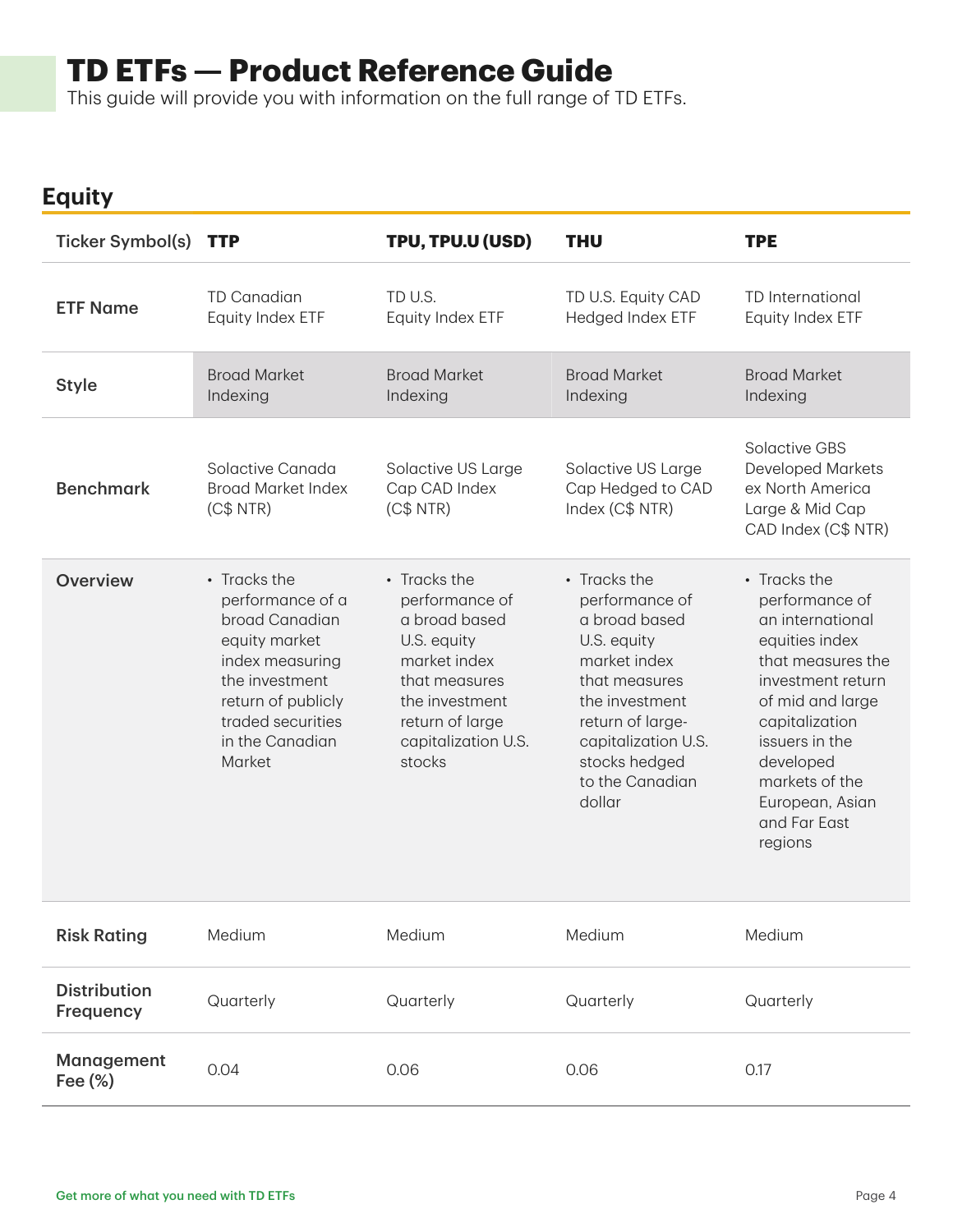| Ticker Symbol(s) THE             |                                                                                                                                                                                                                                                                                         | <b>TMEC</b>                                                                                                                                                                                                                                    | <b>TMEU</b>                                                                                                                                                                                                                        | <b>TMEI</b>                                                                                                                                                                                                                                                                                           |
|----------------------------------|-----------------------------------------------------------------------------------------------------------------------------------------------------------------------------------------------------------------------------------------------------------------------------------------|------------------------------------------------------------------------------------------------------------------------------------------------------------------------------------------------------------------------------------------------|------------------------------------------------------------------------------------------------------------------------------------------------------------------------------------------------------------------------------------|-------------------------------------------------------------------------------------------------------------------------------------------------------------------------------------------------------------------------------------------------------------------------------------------------------|
| <b>ETF Name</b>                  | <b>TD</b> International<br>Equity CAD Hedged<br>Index ETF                                                                                                                                                                                                                               | TD Morningstar ESG<br>Canada Equity Index<br>ETF                                                                                                                                                                                               | TD Morningstar ESG<br>U.S. Equity Index ETF                                                                                                                                                                                        | TD Morningstar ESG<br><b>International Equity</b><br>Index ETF                                                                                                                                                                                                                                        |
| <b>Style</b>                     | <b>Broad Market</b><br>Indexing                                                                                                                                                                                                                                                         | <b>ESG Equity</b>                                                                                                                                                                                                                              | <b>ESG Equity</b>                                                                                                                                                                                                                  | <b>ESG Equity</b>                                                                                                                                                                                                                                                                                     |
| <b>Benchmark</b>                 | <b>Solactive GBS</b><br><b>Developed Markets</b><br>ex North America<br>Large & Mid Cap<br>Hedged to CAD<br>Index (C\$ NTR)                                                                                                                                                             | Morningstar <sup>®</sup><br>Canada<br>Sustainability<br>Extended Index <sup>SM</sup>                                                                                                                                                           | Morningstar <sup>®</sup><br><b>US Sustainability</b><br>Extended Index <sup>SM</sup>                                                                                                                                               | Morningstar <sup>®</sup><br><b>Developed Markets</b><br>ex-North America<br>Sustainability<br>Extended Index <sup>SM</sup>                                                                                                                                                                            |
| Overview                         | • Tracks the<br>performance of<br>an international<br>equities index<br>that measures the<br>investment return<br>of mid and large<br>capitalization<br>issuers in the<br>developed<br>markets of the<br>European, Asian<br>and Far East<br>regions hedged<br>to the Canadian<br>dollar | • Tracks the<br>performance of a<br>Canadian equity<br>market index<br>which measures<br>the investment<br>return of Canadian<br>large- and mid-<br>capitalization<br>issuers with higher<br><b>ESG</b> ratings<br>relative to their<br>peers. | • Tracks the<br>performance of a<br>U.S. equity market<br>index which<br>measures the<br>investment return<br>of U.S. large- and<br>mid-capitalization<br>issuers with higher<br><b>ESG</b> ratings<br>relative to their<br>peers. | • Tracks the<br>performance of<br>an international<br>equity market<br>index which<br>measures the<br>investment return<br>of large- and<br>mid-capitalization<br>issuers in<br>Developed<br>Markets located<br>outside of North<br>America with<br>higher ESG ratings<br>relative to their<br>peers. |
| <b>Risk Rating</b>               | Medium                                                                                                                                                                                                                                                                                  | Medium                                                                                                                                                                                                                                         | Medium                                                                                                                                                                                                                             | Medium                                                                                                                                                                                                                                                                                                |
| <b>Distribution</b><br>Frequency | Quarterly                                                                                                                                                                                                                                                                               | Quarterly                                                                                                                                                                                                                                      | Quarterly                                                                                                                                                                                                                          | Quarterly                                                                                                                                                                                                                                                                                             |
| <b>Management</b><br>Fee $(\%)$  | 0.17                                                                                                                                                                                                                                                                                    | 0.10                                                                                                                                                                                                                                           | 0.15                                                                                                                                                                                                                               | 0.20                                                                                                                                                                                                                                                                                                  |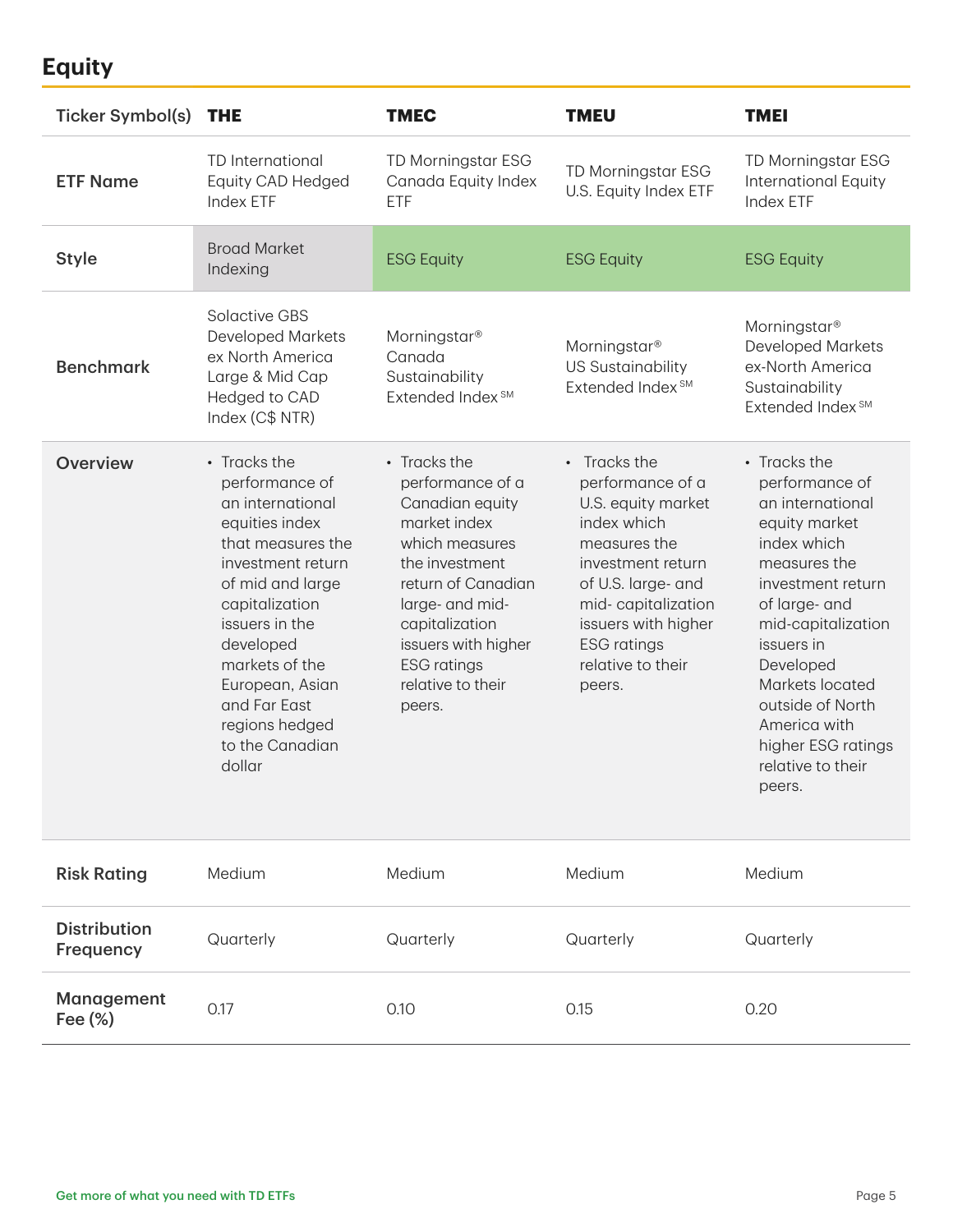|                                  | Ticker Symbol(s) TEC, TEC.U (USD)                                                                                                                                                                                                                                                                                                                                                     | <b>TECI</b>                                                                                                                                                                                                                                                                                                                                                                                                                                       | TDOC,<br><b>TDOC.U (USD)</b>                                                                                                                                                                                                                                                                                                                                                                                                                                                                                                                          | TGED,<br><b>TGED.U (USD)</b>                                                                                                                                                                                                                                                                                               |
|----------------------------------|---------------------------------------------------------------------------------------------------------------------------------------------------------------------------------------------------------------------------------------------------------------------------------------------------------------------------------------------------------------------------------------|---------------------------------------------------------------------------------------------------------------------------------------------------------------------------------------------------------------------------------------------------------------------------------------------------------------------------------------------------------------------------------------------------------------------------------------------------|-------------------------------------------------------------------------------------------------------------------------------------------------------------------------------------------------------------------------------------------------------------------------------------------------------------------------------------------------------------------------------------------------------------------------------------------------------------------------------------------------------------------------------------------------------|----------------------------------------------------------------------------------------------------------------------------------------------------------------------------------------------------------------------------------------------------------------------------------------------------------------------------|
| <b>ETF Name</b>                  | <b>TD Global</b><br>Technology Leaders<br>Index ETF                                                                                                                                                                                                                                                                                                                                   | <b>TD Global</b><br>Technology<br>Innovators Index ETF                                                                                                                                                                                                                                                                                                                                                                                            | <b>TD Global</b><br><b>Healthcare Leaders</b><br>Index ETF                                                                                                                                                                                                                                                                                                                                                                                                                                                                                            | <b>TD Active</b><br>Global Enhanced<br>Dividend ETF                                                                                                                                                                                                                                                                        |
| <b>Style</b>                     | <b>Special Focus</b><br>- Technology                                                                                                                                                                                                                                                                                                                                                  | <b>Special Focus</b><br>- Technology                                                                                                                                                                                                                                                                                                                                                                                                              | <b>Special Focus</b><br>- Healthcare                                                                                                                                                                                                                                                                                                                                                                                                                                                                                                                  | Active<br>Fundamental                                                                                                                                                                                                                                                                                                      |
| <b>Benchmark</b>                 | Solactive<br>Global Technology<br>Leaders Index                                                                                                                                                                                                                                                                                                                                       | Solactive Global<br>Technology<br>Innovators Index (CA<br>NTR)                                                                                                                                                                                                                                                                                                                                                                                    | <b>Solactive Global</b><br><b>Healthcare Leaders</b><br>Index (CA NTR)                                                                                                                                                                                                                                                                                                                                                                                                                                                                                | <b>MSCI World</b><br>Index (ND)                                                                                                                                                                                                                                                                                            |
| <b>Overview</b>                  | • Tracks the<br>performance of a<br>global equity index<br>which measures<br>the investment<br>return of global<br>mid and large<br>capitalization<br>issuers related to<br>technology<br>• Includes<br>companies<br>traditionally<br>classified as<br>technology as<br>well as companies<br>that belong to<br>other sub sectors<br>that are engaged<br>in disruptive<br>technologies | • Tracks the<br>performance of<br>a technology<br>innovators index<br>which measures<br>the investment<br>return of<br>companies that<br>are deemed to be<br>innovators that<br>exhibit based on<br>higher annual<br>growth rates in<br>revenue, return on<br>invested capital<br>and operating<br>margin expansion<br>relative to their<br>peers, while<br>eliminating mega-<br>cap technology<br>stocks that<br>typically dominate<br>an index. | • Tracks the<br>performance of<br>a global equity<br>index of mid- and<br>large-capitalization<br>issuers related to the<br>Healthcare industry<br>• Stocks in the ETF will<br>have a cap of 2% to<br>any single security in<br>the Solactive Global<br><b>Healthcare Leaders</b><br>Index (CA NTR),<br>helping to ensure<br>that investors are<br>not over-exposed<br>to mega-cap<br>pharmaceuticals<br>• Designed to deliver<br>a low-cost structure<br>while providing<br>comprehensive<br>exposure to the<br><b>Global Healthcare</b><br>industry | • Focuses on<br>exposure to<br>an equity<br>portfolio of<br>dividend paying<br>companies<br>from around<br>the world, with<br>a focus on total<br>return<br>• Designed<br>to enhance<br>income through<br>a proprietary<br>options overlay<br>strategy to<br>increase<br>yields without<br>fundamentally<br>adding to risk |
| <b>Risk Rating</b>               | Medium                                                                                                                                                                                                                                                                                                                                                                                | Medium                                                                                                                                                                                                                                                                                                                                                                                                                                            | Medium                                                                                                                                                                                                                                                                                                                                                                                                                                                                                                                                                | Medium                                                                                                                                                                                                                                                                                                                     |
| <b>Distribution</b><br>Frequency | Quarterly                                                                                                                                                                                                                                                                                                                                                                             | Quarterly                                                                                                                                                                                                                                                                                                                                                                                                                                         | Quarterly                                                                                                                                                                                                                                                                                                                                                                                                                                                                                                                                             | Monthly                                                                                                                                                                                                                                                                                                                    |
| Management<br>Fee $(\%)$         | 0.35                                                                                                                                                                                                                                                                                                                                                                                  | 0.45                                                                                                                                                                                                                                                                                                                                                                                                                                              | 0.35                                                                                                                                                                                                                                                                                                                                                                                                                                                                                                                                                  | 0.65                                                                                                                                                                                                                                                                                                                       |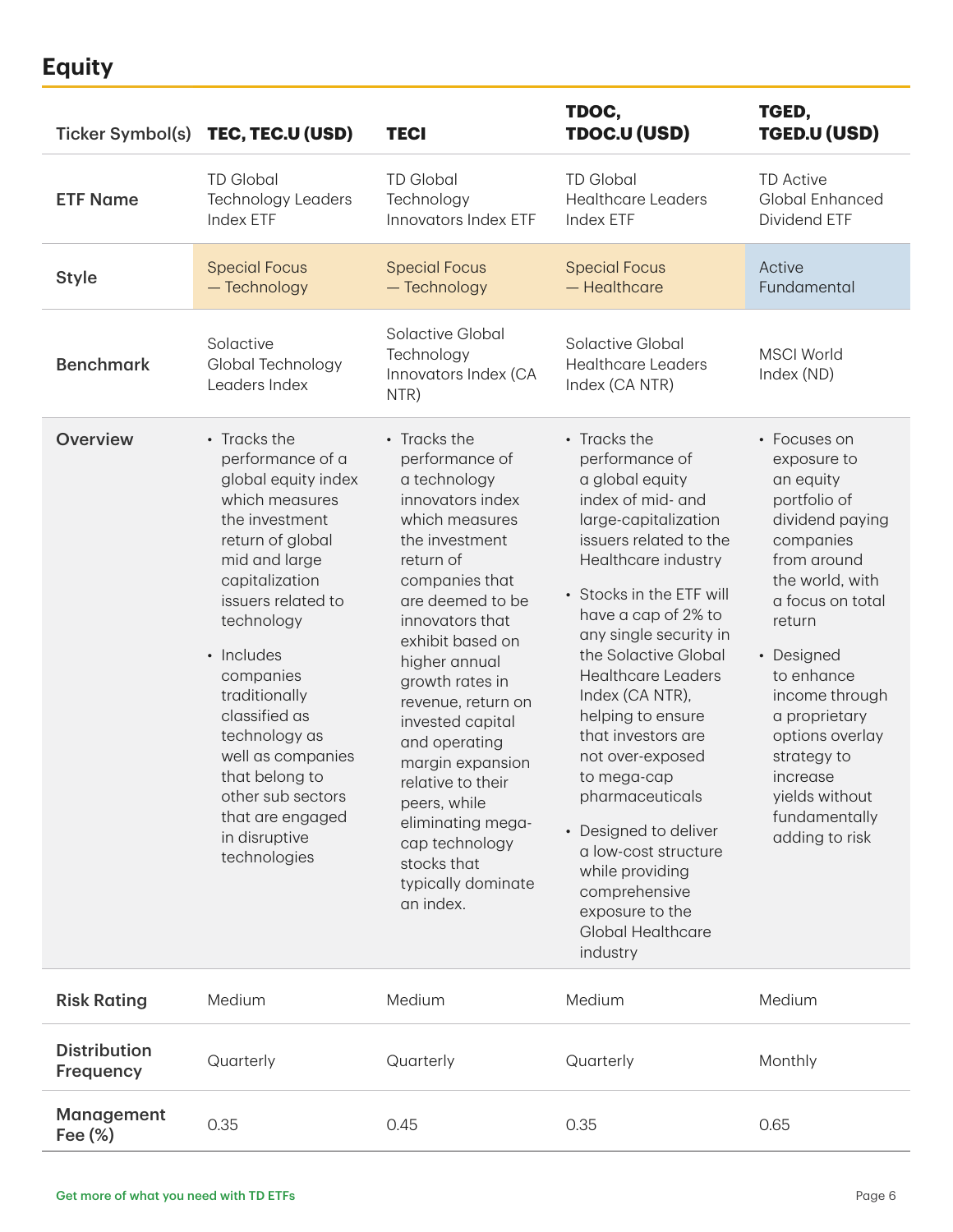| <b>Ticker Symbol(s)</b>          | TUED,<br><b>TUED.U (USD)</b>                                                                                                                                                                                                                                                                                    | <b>TGRE</b>                                                                                                                                                                                                                                                                                                                                                                                                                                         | <b>TINF</b>                                                                                                                                                                                                                                                                                                                                                                                                      | <b>TGGR</b>                                                                                                                                                                                                                                                                                                                                     |
|----------------------------------|-----------------------------------------------------------------------------------------------------------------------------------------------------------------------------------------------------------------------------------------------------------------------------------------------------------------|-----------------------------------------------------------------------------------------------------------------------------------------------------------------------------------------------------------------------------------------------------------------------------------------------------------------------------------------------------------------------------------------------------------------------------------------------------|------------------------------------------------------------------------------------------------------------------------------------------------------------------------------------------------------------------------------------------------------------------------------------------------------------------------------------------------------------------------------------------------------------------|-------------------------------------------------------------------------------------------------------------------------------------------------------------------------------------------------------------------------------------------------------------------------------------------------------------------------------------------------|
| <b>ETF Name</b>                  | TD Active U.S.<br>Enhanced<br>Dividend ETF                                                                                                                                                                                                                                                                      | <b>TD Active</b><br><b>Global Real Estate</b><br><b>Equity ETF</b>                                                                                                                                                                                                                                                                                                                                                                                  | <b>TD Active</b><br>Global Infrastructure<br><b>Equity ETF</b>                                                                                                                                                                                                                                                                                                                                                   | <b>TD Active</b><br><b>Global Equity</b><br>Growth ETF                                                                                                                                                                                                                                                                                          |
| <b>Style</b>                     | Active<br>Fundamental                                                                                                                                                                                                                                                                                           | <b>Active Fundamental</b><br>+ Special Focus<br>- Real Estate                                                                                                                                                                                                                                                                                                                                                                                       | Active Fundamental +<br><b>Special Focus</b><br>- Infrastructure                                                                                                                                                                                                                                                                                                                                                 | Active<br>Fundamental                                                                                                                                                                                                                                                                                                                           |
| <b>Benchmark</b>                 | <b>S&amp;P 500 Index</b><br>(Total Return, Net<br>Dividend)                                                                                                                                                                                                                                                     | <b>MSCI World Real</b><br>Estate Index (NR)                                                                                                                                                                                                                                                                                                                                                                                                         | S&P Global<br>Infrastructure Index<br>(C\$, Total Return)                                                                                                                                                                                                                                                                                                                                                        | <b>MSCI All-Cap</b><br>World Index (Net<br>Dividend, C\$)                                                                                                                                                                                                                                                                                       |
| Overview                         | • Focuses on<br>exposure to<br>an equity<br>portfolio of<br>dividend paying<br>companies from<br>the U.S., with a<br>focus on total<br>return<br>• Designed<br>to enhance<br>income through<br>a proprietary<br>options overlay<br>strategy to<br>increase<br>yields without<br>fundamentally<br>adding to risk | • Pursues equity<br>or equity-type<br>securities of real<br>estate investment<br>trusts (REITs) and<br>companies that<br>invest or operate<br>primarily in the<br>real estate sector<br>located anywhere<br>in the world<br>• Utilizes a<br>proprietary<br>regional selection<br>model which<br>applies a different<br>set of quantitative<br>metrics depending<br>on the region<br>• Designed to focus<br>on total return with<br>lower volatility | • Employs a<br>disciplined three-<br>step process 1)<br>quantitative screens,<br>2) qualitative<br>analysis and 3)<br>team-based decision<br>making<br>• Consists primarily<br>of global equity<br>securities of<br>infrastructure<br>companies<br>• Optimized to<br>deliver enhanced<br>risk-adjusted<br>returns through<br>geographical<br>and industry<br>diversification and<br>a low volatility<br>approach | • Employs<br>proprietary<br>quantitative<br>research and<br>fundamental<br>analysis to select<br>securities<br>• Pursues<br>growth-oriented<br>companies<br>across multiple<br>sectors globally<br>• Risk reduction<br>through<br>utilization of<br>optimization<br>techniques such<br>as constraints on<br>geographic and<br>sector allocation |
| <b>Risk Rating</b>               | Low to Medium                                                                                                                                                                                                                                                                                                   | Medium                                                                                                                                                                                                                                                                                                                                                                                                                                              | Low to Medium                                                                                                                                                                                                                                                                                                                                                                                                    | Low to Medium                                                                                                                                                                                                                                                                                                                                   |
| <b>Distribution</b><br>Frequency | Monthly                                                                                                                                                                                                                                                                                                         | Monthly                                                                                                                                                                                                                                                                                                                                                                                                                                             | Quarterly                                                                                                                                                                                                                                                                                                                                                                                                        | Quarterly                                                                                                                                                                                                                                                                                                                                       |
| <b>Management</b><br>Fee $(\%)$  | 0.65                                                                                                                                                                                                                                                                                                            | 0.65                                                                                                                                                                                                                                                                                                                                                                                                                                                | 0.65                                                                                                                                                                                                                                                                                                                                                                                                             | 0.65                                                                                                                                                                                                                                                                                                                                            |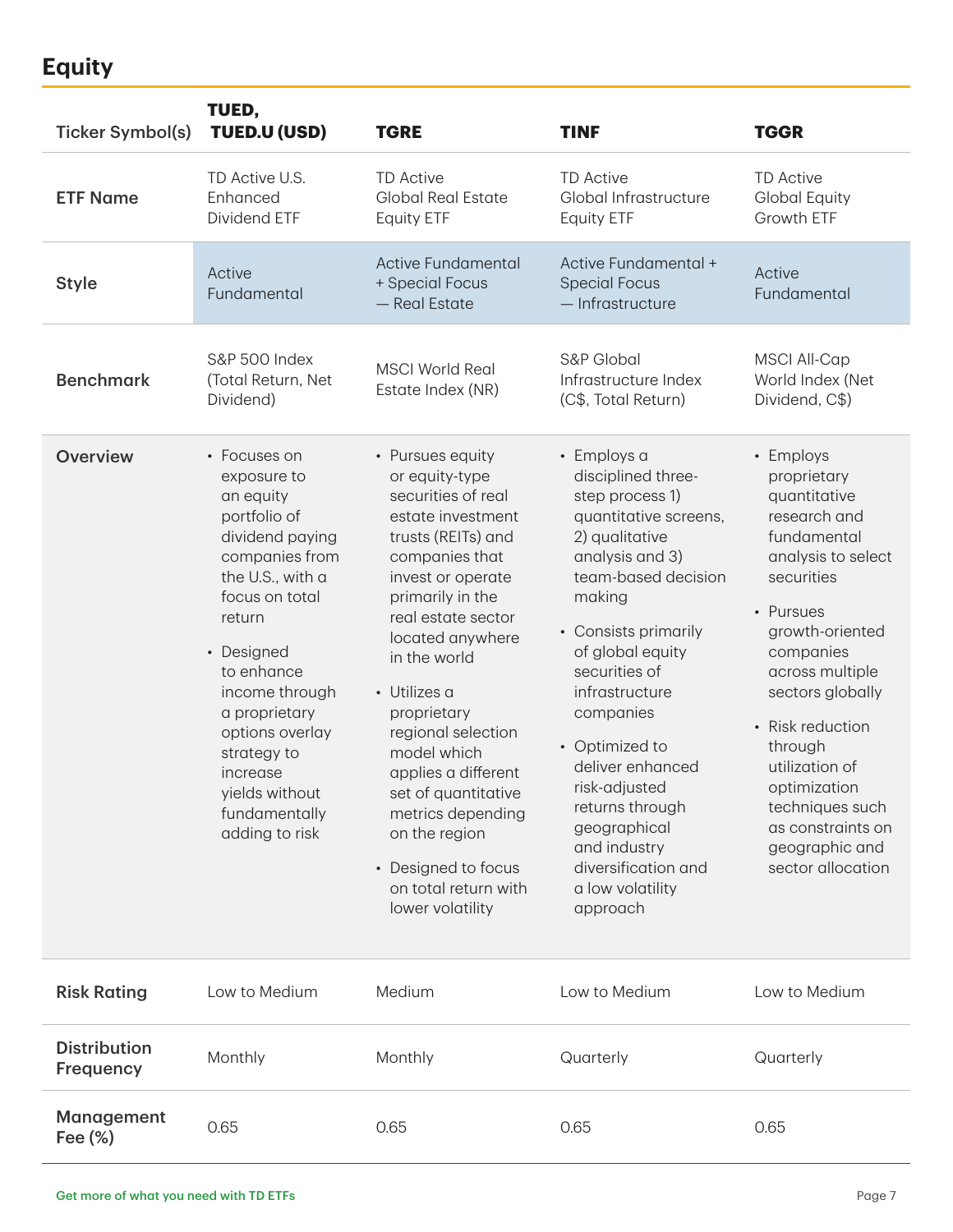| Ticker Symbol(s) TQCD            |                                                                                                                                                                                                                                                                                                                        | <b>TQGD</b>                                                                                                                                                                                                                                                                                                       | <b>TCLV</b>                                                                                                                                                                                                                                                                                                                                                                                       | <b>TULV</b>                                                                                                                                                                                                                                                                                                                                                                                   |
|----------------------------------|------------------------------------------------------------------------------------------------------------------------------------------------------------------------------------------------------------------------------------------------------------------------------------------------------------------------|-------------------------------------------------------------------------------------------------------------------------------------------------------------------------------------------------------------------------------------------------------------------------------------------------------------------|---------------------------------------------------------------------------------------------------------------------------------------------------------------------------------------------------------------------------------------------------------------------------------------------------------------------------------------------------------------------------------------------------|-----------------------------------------------------------------------------------------------------------------------------------------------------------------------------------------------------------------------------------------------------------------------------------------------------------------------------------------------------------------------------------------------|
| <b>ETF Name</b>                  | TD Q Canadian<br>Dividend ETF                                                                                                                                                                                                                                                                                          | TD Q Global<br>Dividend ETF                                                                                                                                                                                                                                                                                       | TD Q Canadian<br>Low Volatility ETF                                                                                                                                                                                                                                                                                                                                                               | TD Q U.S.<br>Low Volatility ETF                                                                                                                                                                                                                                                                                                                                                               |
| <b>Style</b>                     | <b>Active Quantitative</b><br>(Dividend Factor)                                                                                                                                                                                                                                                                        | <b>Active Quantitative</b><br>(Dividend Factor)                                                                                                                                                                                                                                                                   | <b>Active Quantitative</b><br>(Low Volatility<br>Factor)                                                                                                                                                                                                                                                                                                                                          | <b>Active Quantitative</b><br>(Low Volatility<br>Factor)                                                                                                                                                                                                                                                                                                                                      |
| <b>Benchmark</b>                 | S&P/TSX Composite<br>Index (TR)                                                                                                                                                                                                                                                                                        | <b>MSCI World Index</b><br>(TR)                                                                                                                                                                                                                                                                                   | <b>MSCI Canada Index</b><br>(C\$, Net Dividend,<br>Net Return)                                                                                                                                                                                                                                                                                                                                    | <b>MSCI USA Index</b><br>(C\$, Net Dividend,<br>Net Return)                                                                                                                                                                                                                                                                                                                                   |
| <b>Overview</b>                  | $\cdot$ Uses a<br>quantitative<br>approach that<br>screens for equity<br>securities of<br>Canadian issuers<br>that provide<br>strong current<br>dividend income,<br>and the potential<br>for dividend<br>growth<br>• Designed<br>to deliver a<br>competitive<br>dividend yield<br>without sacrificing<br>total returns | $\cdot$ Uses a<br>quantitative<br>approach that<br>screens for equity<br>securities of<br>global issuers that<br>provide strong<br>current dividend<br>income, and<br>the potential for<br>dividend growth<br>• Designed<br>to deliver a<br>competitive<br>dividend yield<br>without sacrificing<br>total returns | • Uses the same risk<br>model successfully<br>employed with the<br>TD Low Volatility<br>Funds<br>• Stocks held<br>consist primarily<br>of larger Canadian<br>companies<br>that are less<br>volatile based on<br>historical standard<br>deviation, and<br>exhibit low<br>correlation with<br>other portfolio<br>securities<br>• Optimized to<br>deliver a smoother<br>return over the<br>long-term | • Uses the same risk<br>model successfully<br>employed with the<br>TD Low Volatility<br>Funds<br>• Stocks held<br>consist primarily<br>of larger U.S.<br>companies<br>that are less<br>volatile based on<br>historical standard<br>deviation, and<br>exhibit low<br>correlation with<br>other portfolio<br>securities<br>• Optimized to<br>deliver a smoother<br>return over the<br>long-term |
| <b>Risk Rating</b>               | Low to Medium                                                                                                                                                                                                                                                                                                          | Low to Medium                                                                                                                                                                                                                                                                                                     | Low to Medium                                                                                                                                                                                                                                                                                                                                                                                     | Low to Medium                                                                                                                                                                                                                                                                                                                                                                                 |
| <b>Distribution</b><br>Frequency | Monthly                                                                                                                                                                                                                                                                                                                | Monthly                                                                                                                                                                                                                                                                                                           | Quarterly                                                                                                                                                                                                                                                                                                                                                                                         | Quarterly                                                                                                                                                                                                                                                                                                                                                                                     |
| <b>Management</b><br>Fee (%)     | 0.35                                                                                                                                                                                                                                                                                                                   | 0.40                                                                                                                                                                                                                                                                                                              | 0.30                                                                                                                                                                                                                                                                                                                                                                                              | 0.30                                                                                                                                                                                                                                                                                                                                                                                          |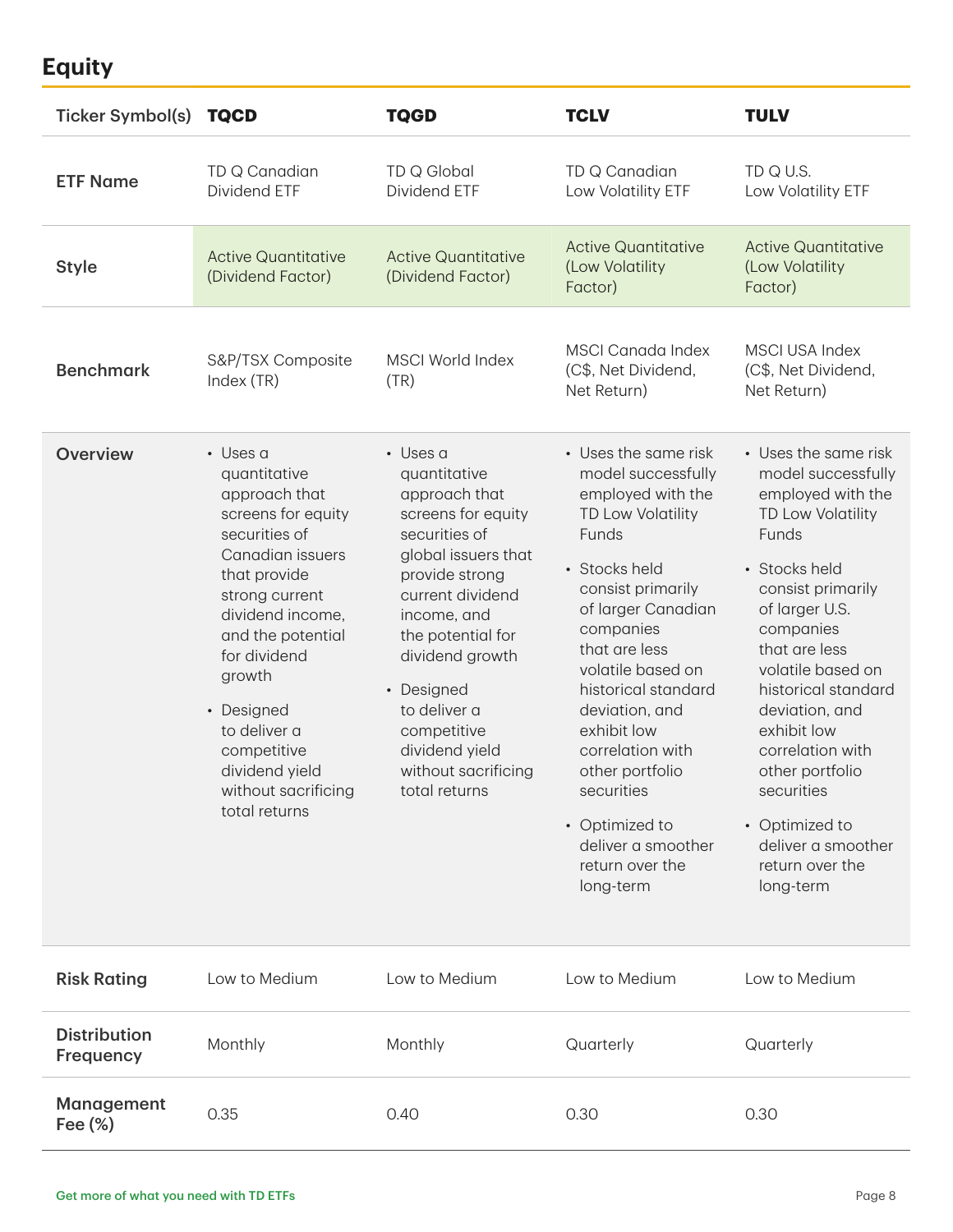| Ticker Symbol(s)                 | <b>TILV</b>                                                                                                                                                                                                          | <b>TQSM</b>                                                                                                                                                                                                                                                                | <b>TQGM</b>                                                                                                                                                                                                                                                                         |
|----------------------------------|----------------------------------------------------------------------------------------------------------------------------------------------------------------------------------------------------------------------|----------------------------------------------------------------------------------------------------------------------------------------------------------------------------------------------------------------------------------------------------------------------------|-------------------------------------------------------------------------------------------------------------------------------------------------------------------------------------------------------------------------------------------------------------------------------------|
| <b>ETF Name</b>                  | TD Q International Low<br><b>Volatility ETF</b>                                                                                                                                                                      | TD Q U.S.<br>Small-Mid Cap Equity ETF                                                                                                                                                                                                                                      | TD Q Global<br><b>Multifactor ETF</b>                                                                                                                                                                                                                                               |
| <b>Style</b>                     | <b>Active Quantitative</b><br>(Low Volatility Factor)                                                                                                                                                                | <b>Active Quantitative</b><br>(Size Factor)                                                                                                                                                                                                                                | <b>Active Quantitative</b><br>(Multi Factor)                                                                                                                                                                                                                                        |
| <b>Benchmark</b>                 | MSCI EAFE Index (C\$)                                                                                                                                                                                                | • 50% S&P MidCap<br>400 Index (TR)<br>• 50% S&P SmallCap<br>600 Index (TR)                                                                                                                                                                                                 | MSCI World Index (TR)                                                                                                                                                                                                                                                               |
| <b>Overview</b>                  | • Uses proprietary risk<br>models to create a<br>portfolio of international<br>stocks which when<br>combined can have<br>lower long-term volatility<br>than a traditional market<br>capitalization weighted<br>index | • Uses a quantitative<br>approach that screens<br>for equity securities of<br>small and mid sized U.S.<br>companies that have<br>strong long-term growth<br>potential<br>• Designed to deliver<br>long-term capital growth<br>with broad diversification<br>across sectors | • Uses a quantitative,<br>multifactor approach<br>with an optimized portfolio<br>construction process.<br>Factors include Value,<br>Momentum Yield and<br>Low Risk.<br>• Focuses on capturing<br>return premium from<br>multiple factors to deliver<br>strong risk-adjusted returns |
| <b>Risk Rating</b>               | Low to Medium                                                                                                                                                                                                        | Medium                                                                                                                                                                                                                                                                     | Low to Medium                                                                                                                                                                                                                                                                       |
| <b>Distribution</b><br>Frequency | Quarterly                                                                                                                                                                                                            | Quarterly                                                                                                                                                                                                                                                                  | Quarterly                                                                                                                                                                                                                                                                           |
| <b>Management</b><br>Fee (%)     | 0.35                                                                                                                                                                                                                 | 0.40                                                                                                                                                                                                                                                                       | 0.40                                                                                                                                                                                                                                                                                |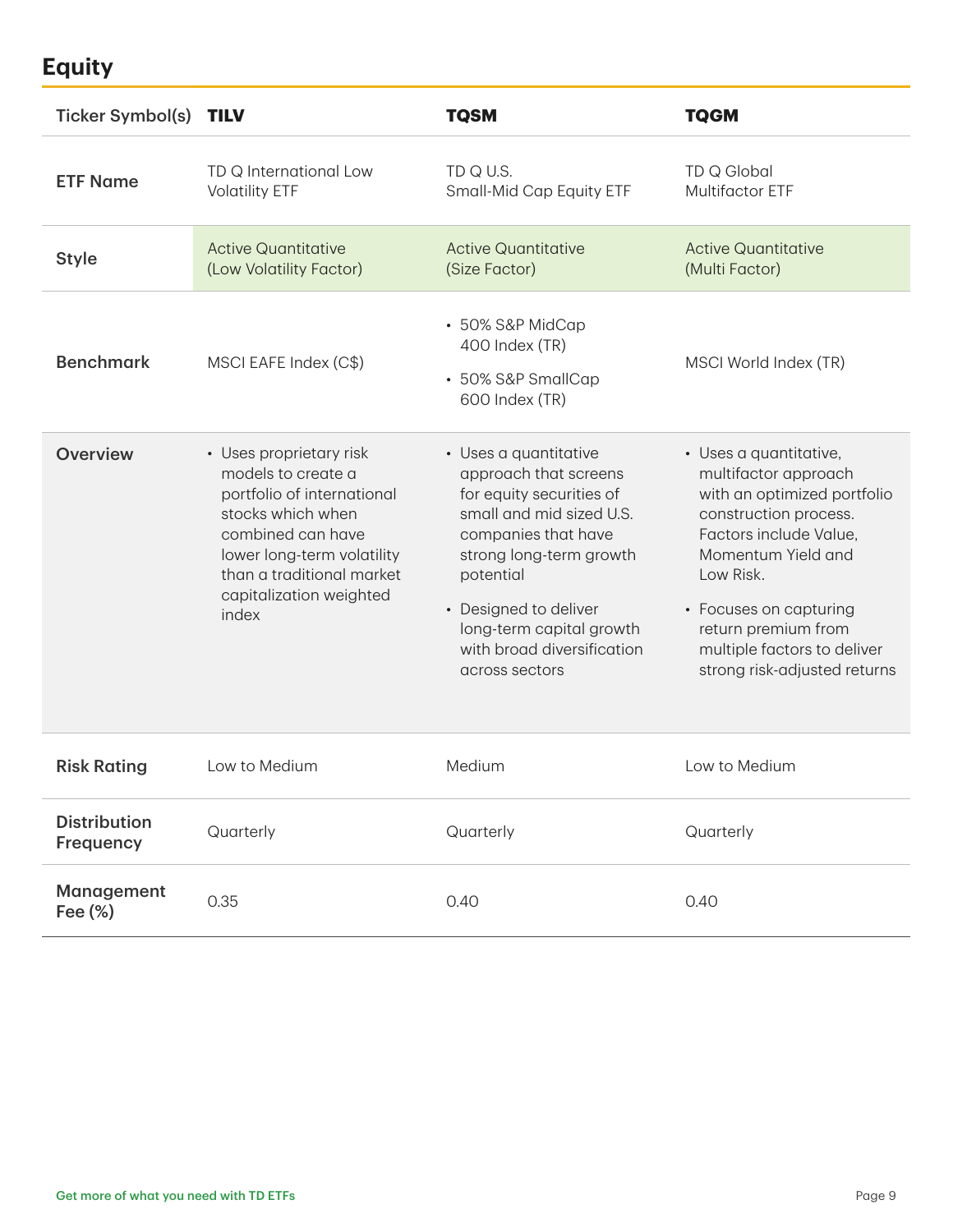| Ticker Symbol(s) TDB             |                                                                   | <b>TMCC</b>                                                                                                                                                                                                         | <b>TMUC</b>                                                                                                                                                                                                     |
|----------------------------------|-------------------------------------------------------------------|---------------------------------------------------------------------------------------------------------------------------------------------------------------------------------------------------------------------|-----------------------------------------------------------------------------------------------------------------------------------------------------------------------------------------------------------------|
| <b>ETF Name</b>                  | TD Canadian Aggregate<br><b>Bond Index ETF</b>                    | TD Morningstar ESG Canada<br>Corporate Bond Index ETF                                                                                                                                                               | TD Morningstar ESG U.S.<br>Corporate Bond Index ETF                                                                                                                                                             |
| <b>Style</b>                     | <b>Broad Market Indexing</b>                                      | <b>ESG Fixed Income</b>                                                                                                                                                                                             | <b>ESG Fixed Income</b>                                                                                                                                                                                         |
| <b>Benchmark</b>                 | Solactive Broad Canadian<br>Broad Universe TR Index               | Morningstar <sup>®</sup> Canada<br>Corporate Bond<br>Sustainability Index <sup>™</sup>                                                                                                                              | Morningstar <sup>®</sup> US Corporate<br>Bond Sustainability Index <sup>™</sup>                                                                                                                                 |
| Overview                         | • Tracks the performance<br>of a Canadian aggregate<br>bond index | • Tracks the performance<br>of a Canadian corporate<br>bond index which<br>measures the investment<br>return of fixed-income<br>securities of issuers that<br>exhibit higher ESG ratings<br>relative to their peers | • Tracks the performance<br>of a U.S. corporate bond<br>index which measures<br>the investment return of<br>fixed-income securities of<br>issuers that exhibit higher<br>ESG ratings relative to their<br>peers |
| <b>Risk Rating</b>               | Low                                                               | Low                                                                                                                                                                                                                 | Low to Medium                                                                                                                                                                                                   |
| <b>Distribution</b><br>Frequency | Monthly                                                           | Quarterly                                                                                                                                                                                                           | Quarterly                                                                                                                                                                                                       |
| <b>Management</b><br>Fee (%)     | 0.07                                                              | 0.15                                                                                                                                                                                                                | 0.20                                                                                                                                                                                                            |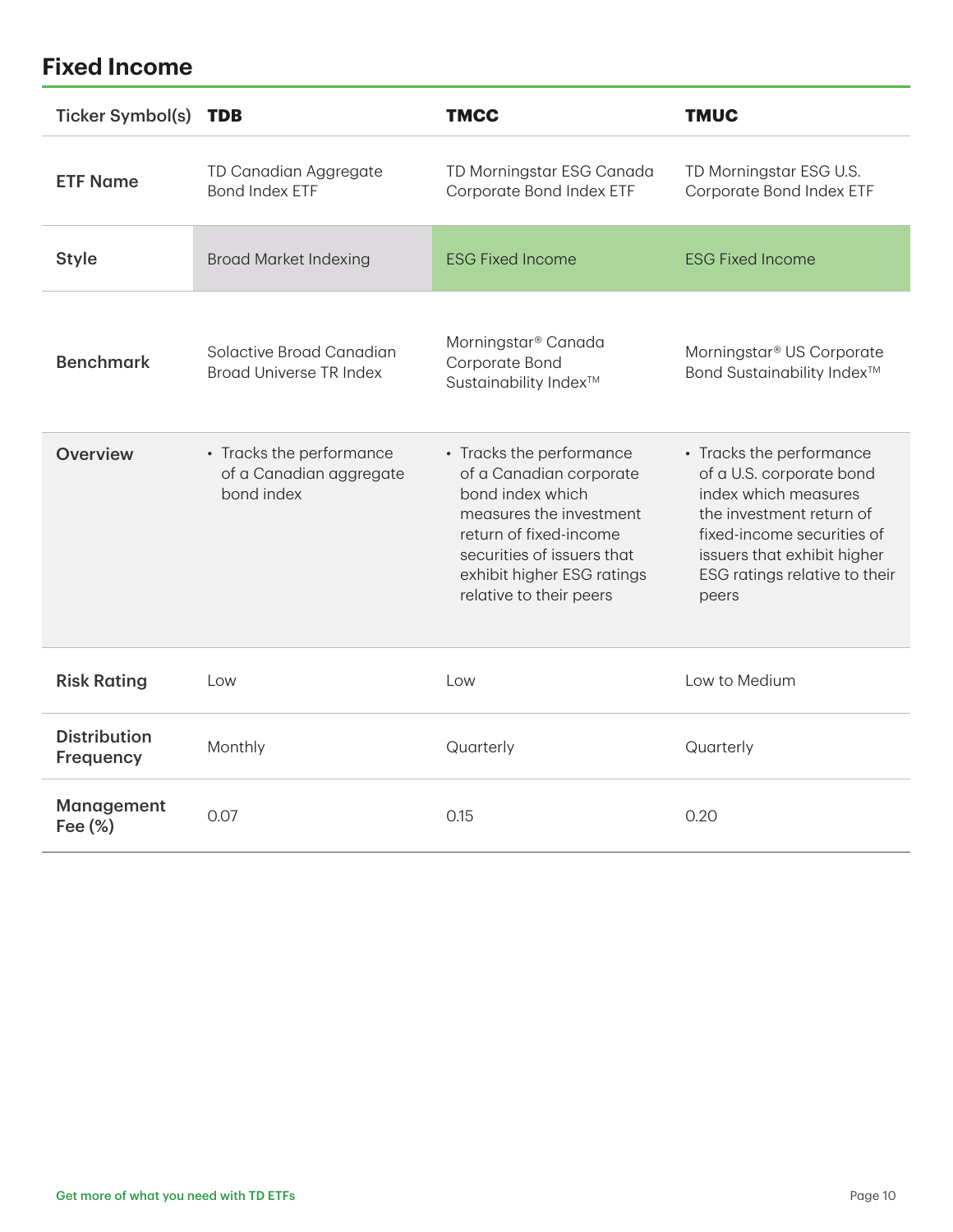| Ticker Symbol(s)                 | <b>TCSB</b>                                                                                                                                                                                                                                 | <b>TUSB &amp; TUSB.U (USD)</b>                                                                                                                                                                                               | <b>TUHY</b>                                                                                                                                                                                                          |
|----------------------------------|---------------------------------------------------------------------------------------------------------------------------------------------------------------------------------------------------------------------------------------------|------------------------------------------------------------------------------------------------------------------------------------------------------------------------------------------------------------------------------|----------------------------------------------------------------------------------------------------------------------------------------------------------------------------------------------------------------------|
| <b>ETF Name</b>                  | TD Select Short Term<br>Corporate Bond Ladder<br>ETF                                                                                                                                                                                        | TD Select U.S. Short Term Corporate<br><b>Bond Ladder ETF</b>                                                                                                                                                                | <b>TD Active</b><br>U.S. High Yield Bond ETF                                                                                                                                                                         |
| <b>Style</b>                     | <b>Active Credit Selection</b>                                                                                                                                                                                                              | <b>Active Credit Selection</b>                                                                                                                                                                                               | <b>Active Fundamental</b>                                                                                                                                                                                            |
| <b>Benchmark</b>                 | FTSE Canada Short Term<br>Corporate Bond Index                                                                                                                                                                                              | Bloomberg Barclays U.S. Corporate<br>1-5 Years TR Index Value Unhedged<br><b>USD</b>                                                                                                                                         | <b>ICE BofAML</b><br>BB-BU.S.<br>High Yield Index<br>(C\$, Hedged)                                                                                                                                                   |
| Overview                         | • Invests primarily in<br>investment-grade<br>Canadian corporate<br>bonds<br>• Bonds will be<br>'laddered'<br>1-5 years based<br>on maturity<br>• Designed to enhance<br>yield by allocating up<br>to 25% into BB and B<br>high yield bonds | • Invests primarily in investment-<br>grade U.S. corporate bonds<br>· Bonds will be 'laddered'<br>1-5 years based<br>on maturity<br>• Designed to enhance yield by<br>allocating up to 25% into BB and<br>B high yield bonds | • Invests primarily in U.S.<br>high-yield bonds<br>• Focuses on "BB and B"<br>rated securities<br>• Targets the most liquid<br>issues to help minimize<br>pricing inefficiencies<br>during times of market<br>stress |
| <b>Risk Rating</b>               | Low                                                                                                                                                                                                                                         | Low to Medium (CAD)<br>Low (USD)                                                                                                                                                                                             | Low to Medium                                                                                                                                                                                                        |
| <b>Distribution</b><br>Frequency | Monthly                                                                                                                                                                                                                                     | Monthly                                                                                                                                                                                                                      | Monthly                                                                                                                                                                                                              |
| <b>Management</b><br>Fee (%)     | 0.25                                                                                                                                                                                                                                        | 0.25                                                                                                                                                                                                                         | 0.55                                                                                                                                                                                                                 |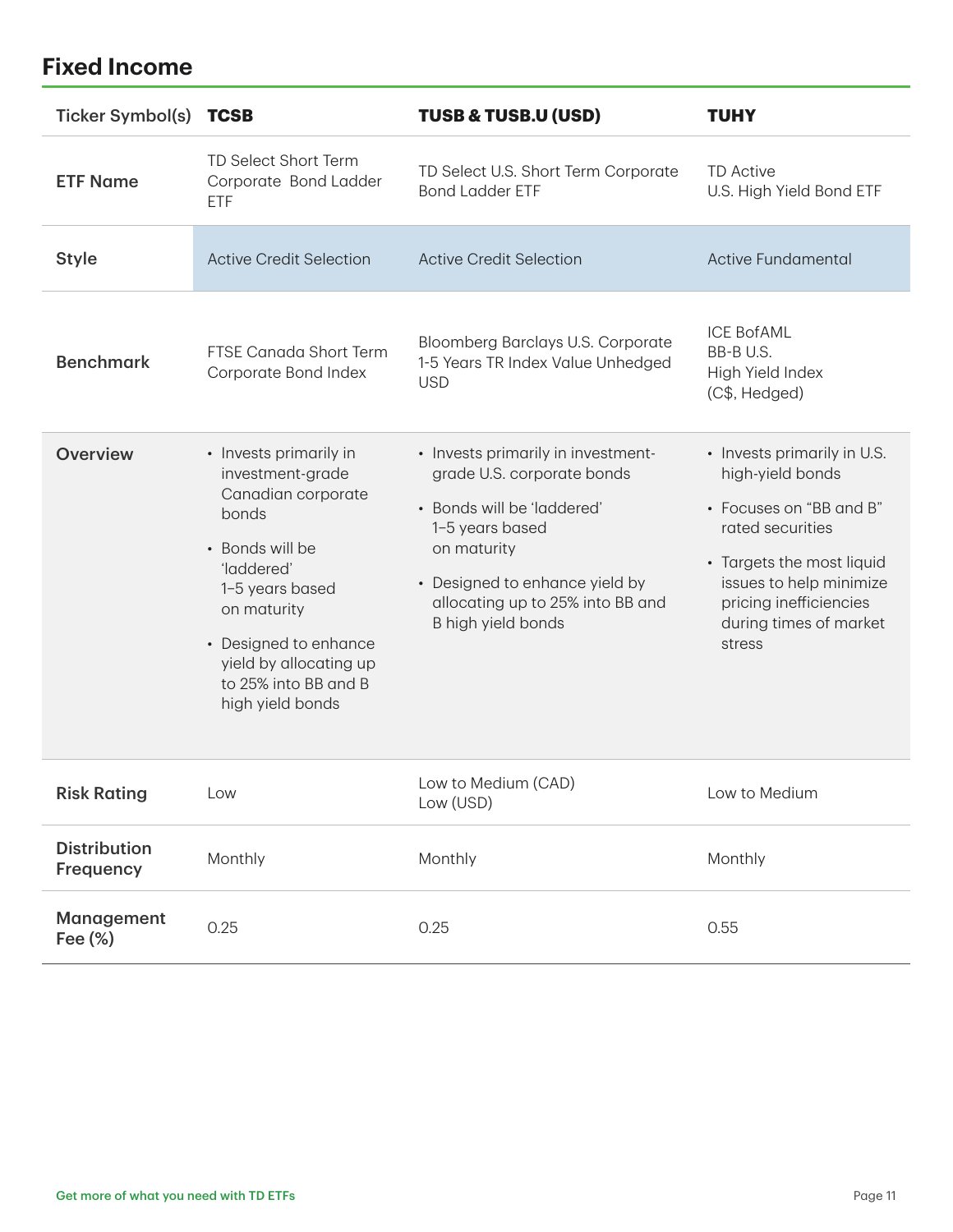| Ticker Symbol(s) TGFI            |                                                                                                                                                                                                                                   | <b>TCLB</b>                                                                                                                                                                                                                 | <b>TULB</b>                                                                                                                                                                                                           |
|----------------------------------|-----------------------------------------------------------------------------------------------------------------------------------------------------------------------------------------------------------------------------------|-----------------------------------------------------------------------------------------------------------------------------------------------------------------------------------------------------------------------------|-----------------------------------------------------------------------------------------------------------------------------------------------------------------------------------------------------------------------|
| <b>ETF Name</b>                  | TD Active Global Income FTF                                                                                                                                                                                                       | <b>TD Canadian</b><br>Long Term Federal Bond ETF                                                                                                                                                                            | TD U.S.<br>Long Term Treasury Bond<br><b>ETF</b>                                                                                                                                                                      |
| <b>Style</b>                     | <b>Active Fundamental</b>                                                                                                                                                                                                         | <b>Special Focus</b><br>- Targeted Duration                                                                                                                                                                                 | <b>Special Focus</b><br>- Targeted Duration                                                                                                                                                                           |
| <b>Benchmark</b>                 | <b>Bloomberg Barclays</b><br>Multiverse TR Index (C\$,<br>Hedged)                                                                                                                                                                 | FTSE Canada Long Term<br><b>Federal Bond Index</b>                                                                                                                                                                          | Bloomberg Barclays U.S.<br>Treasury 10+ Year TR Index                                                                                                                                                                 |
| <b>Overview</b>                  | • Invest in global (including<br>emerging market) debt<br>securities<br>• Targets a 50/50 asset mix<br>of investment grade and<br>high-yield bonds<br>• Focuses on "BB and B"<br>rated securities for the<br>high-yield component | • Invests primarily in long-<br>term Canadian federal<br>bonds<br>• Defined duration target of<br>$15 + (-1)$ year<br>• Focuses on liquid issues<br>to help minimize pricing<br>inefficiencies of less liquid<br>securities | • Invests primarily in long-<br>term U.S. Treasury bonds<br>• Defined duration target of<br>$15 + (-1)$ year<br>• Focuses on liquid issues<br>to help minimize pricing<br>inefficiencies of less liquid<br>securities |
| <b>Risk Rating</b>               | Low                                                                                                                                                                                                                               | Low to Medium                                                                                                                                                                                                               | Medium                                                                                                                                                                                                                |
| <b>Distribution</b><br>Frequency | Monthly                                                                                                                                                                                                                           | Quarterly                                                                                                                                                                                                                   | Quarterly                                                                                                                                                                                                             |
| <b>Management</b><br>Fee (%)     | 0.55                                                                                                                                                                                                                              | 0.20                                                                                                                                                                                                                        | 0.20                                                                                                                                                                                                                  |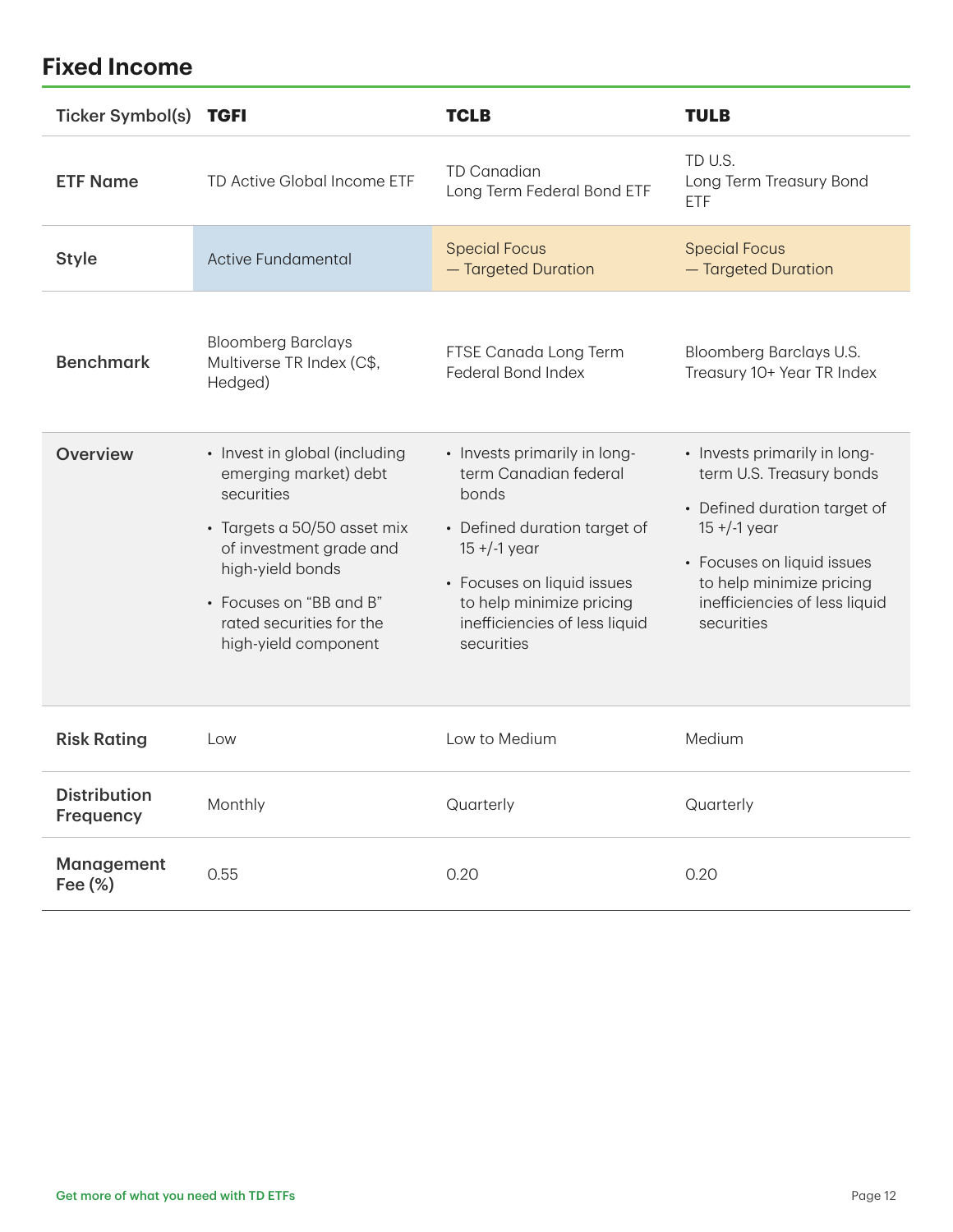| Ticker Symbol(s)                        | <b>TPRF</b>                                                                                                                                                                                                                                                                                                                                                                                                                                    | ΤΡΑΥ                                                                                                                                                                                                                                                                                                                                                                                                                     |
|-----------------------------------------|------------------------------------------------------------------------------------------------------------------------------------------------------------------------------------------------------------------------------------------------------------------------------------------------------------------------------------------------------------------------------------------------------------------------------------------------|--------------------------------------------------------------------------------------------------------------------------------------------------------------------------------------------------------------------------------------------------------------------------------------------------------------------------------------------------------------------------------------------------------------------------|
| <b>ETF Name</b>                         | TD Active Preferred Share ETF                                                                                                                                                                                                                                                                                                                                                                                                                  | TD Income Builder ETF                                                                                                                                                                                                                                                                                                                                                                                                    |
| <b>Style</b>                            | Active Fundamental                                                                                                                                                                                                                                                                                                                                                                                                                             | <b>Asset Allocation - Tactical</b>                                                                                                                                                                                                                                                                                                                                                                                       |
| <b>Benchmark</b>                        | S&P/TSX Preferred Share Index                                                                                                                                                                                                                                                                                                                                                                                                                  | FTSE Canada Universe Bond Index                                                                                                                                                                                                                                                                                                                                                                                          |
| Overview                                | • Provides access to a diversified portfolio<br>of Canadian listed preferred shares<br>concentrated in the financial services.<br>utility and energy sectors<br>• Preferred shares can be a higher yielding<br>set of securities than investment grade<br>bonds or dividend paying stocks<br>• Can invest up to 10% in other income<br>producing securities (including dividend<br>paying common shares) and up to 5% in<br>non-CAD securities | • Designed to provide income by investing<br>primarily in units of Fixed income TD ETFs,<br>including both active and passive solutions<br>• Allocations to the underlying ETFs are<br>actively managed and tactically adjusted<br>to market conditions<br>• Tactical management seeks to add value,<br>as well as reduce risk over the long term<br>and is achieved primarily using actively<br>managed underlying ETFs |
| <b>Risk Rating</b>                      | Low to Medium                                                                                                                                                                                                                                                                                                                                                                                                                                  | Low                                                                                                                                                                                                                                                                                                                                                                                                                      |
| <b>Distribution</b><br><b>Frequency</b> | Monthly                                                                                                                                                                                                                                                                                                                                                                                                                                        | Monthly                                                                                                                                                                                                                                                                                                                                                                                                                  |
| Management<br>Fee $(\%)$                | 0.45                                                                                                                                                                                                                                                                                                                                                                                                                                           | 0.40                                                                                                                                                                                                                                                                                                                                                                                                                     |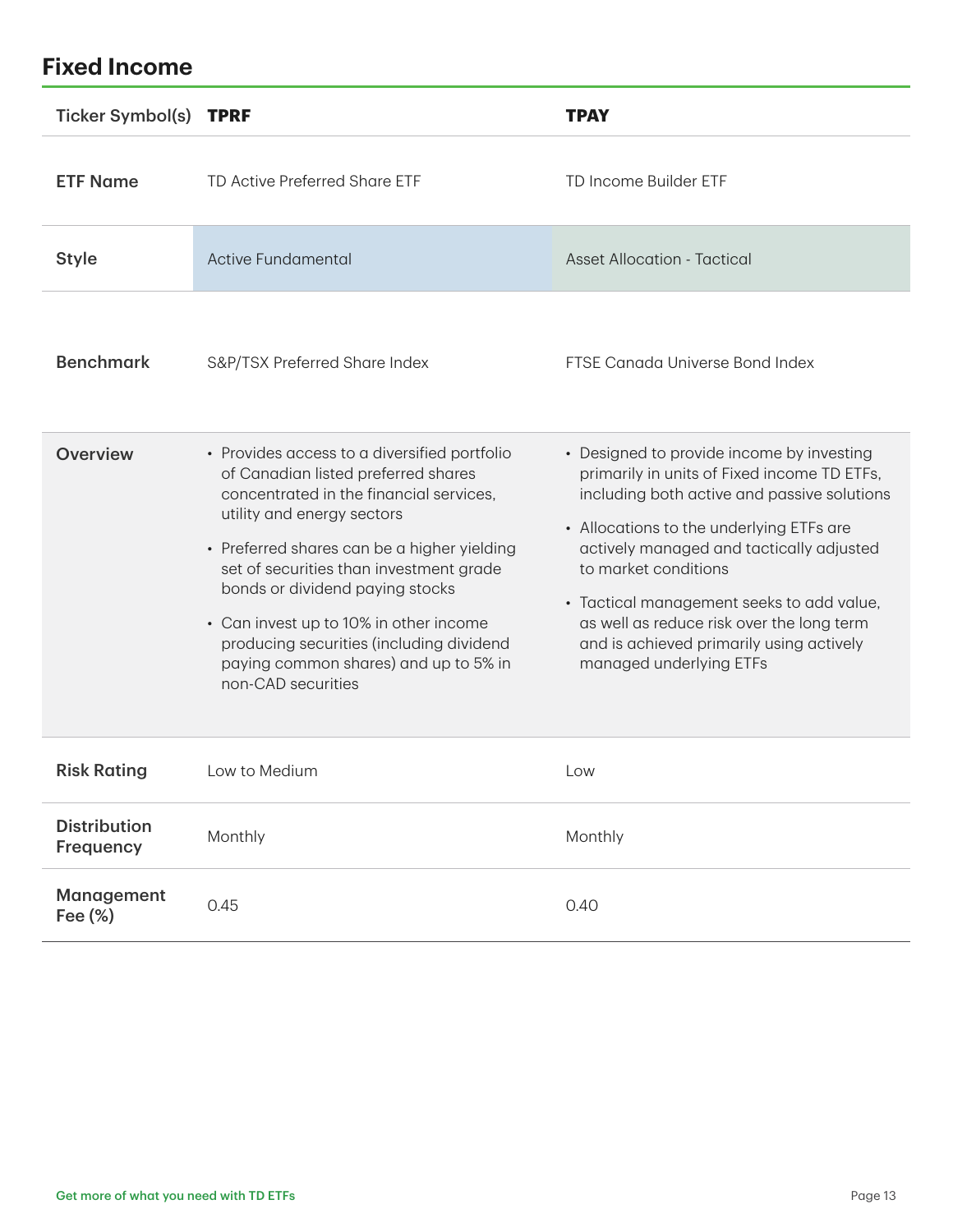## **TD One-Click ETF Portfolios**

| Ticker Symbol(s) TOCC            |                                                                                                                                                                                                      | <b>TOCM</b>                                                                                                                                                                        | <b>TOCA</b>                                                                                                                                                                                                                          |
|----------------------------------|------------------------------------------------------------------------------------------------------------------------------------------------------------------------------------------------------|------------------------------------------------------------------------------------------------------------------------------------------------------------------------------------|--------------------------------------------------------------------------------------------------------------------------------------------------------------------------------------------------------------------------------------|
| <b>ETF Name</b>                  | TD One-Click Conservative<br>ETF Portfolio                                                                                                                                                           | TD One-Click Moderate<br><b>ETF Portfolio</b>                                                                                                                                      | TD One-Click Aggressive<br><b>ETF Portfolio</b>                                                                                                                                                                                      |
| <b>Style</b>                     | Asset Allocation - Strategic                                                                                                                                                                         | Asset Allocation - Strategic                                                                                                                                                       | <b>Asset Allocation - Strategic</b>                                                                                                                                                                                                  |
|                                  | • 70% FTSE Canada<br>Universe Bond Index                                                                                                                                                             | • 40% FTSE Canadian<br>Universe Bond Index                                                                                                                                         | • 10% FTSE Canada Universe<br><b>Bond Index</b>                                                                                                                                                                                      |
|                                  | • 10% Solactive Canada<br><b>Broad Market Index</b><br>(CA NTR)                                                                                                                                      | • 20% Solactive Canada<br><b>Broad Market Index</b><br>(CA NTR)                                                                                                                    | · 30% Solactive Canada<br><b>Broad Market Index</b><br>(CA NTR)                                                                                                                                                                      |
| <b>Benchmark</b>                 | • 10% Solactive US Large<br>Cap CAD Index (CA NTR)                                                                                                                                                   | • 25% Solactive US Large<br>Cap CAD Index (CA NTR)                                                                                                                                 | • 40% Solactive US Large<br>Cap CAD Index (CA NTR)                                                                                                                                                                                   |
|                                  | • 10% Solactive GBS<br><b>Developed Markets</b><br>ex North America Large<br>& Mid Cap CAD Index (CA<br>NTR)                                                                                         | • 15% Solactive GBS<br><b>Developed Markets</b><br>ex North America Large<br>& Mid Cap CAD Index (CA<br>NTR)                                                                       | • 20% Solactive GBS<br>Developed Markets ex<br>North America Large & Mid<br>Cap CAD Index<br>(CA NTR)                                                                                                                                |
| <b>Overview</b>                  | • Designed to earn a<br>moderate level of income<br>and preserve investment<br>capital, with the potential<br>for capital growth. The<br>target asset mix is 70%<br>fixed income and 30%<br>equities | • Focused on generating<br>long-term capital growth,<br>while providing the<br>opportunity to earn some<br>income. The target asset<br>mix of 60% equities and<br>40% fixed income | • Created to generate<br>long-term capital growth<br>with the added potential<br>for earning a modest level<br>of income. To help achieve<br>this, the target asset mix<br>will generally be 90%<br>equities and 10% fixed<br>income |
| <b>Risk Rating</b>               | Low                                                                                                                                                                                                  | Low to Medium                                                                                                                                                                      | Low to Medium                                                                                                                                                                                                                        |
| <b>Distribution</b><br>Frequency | Monthly                                                                                                                                                                                              | Monthly                                                                                                                                                                            | Monthly                                                                                                                                                                                                                              |
| Management<br>Fee $(\%)$         | 0.25                                                                                                                                                                                                 | 0.25                                                                                                                                                                               | 0.25                                                                                                                                                                                                                                 |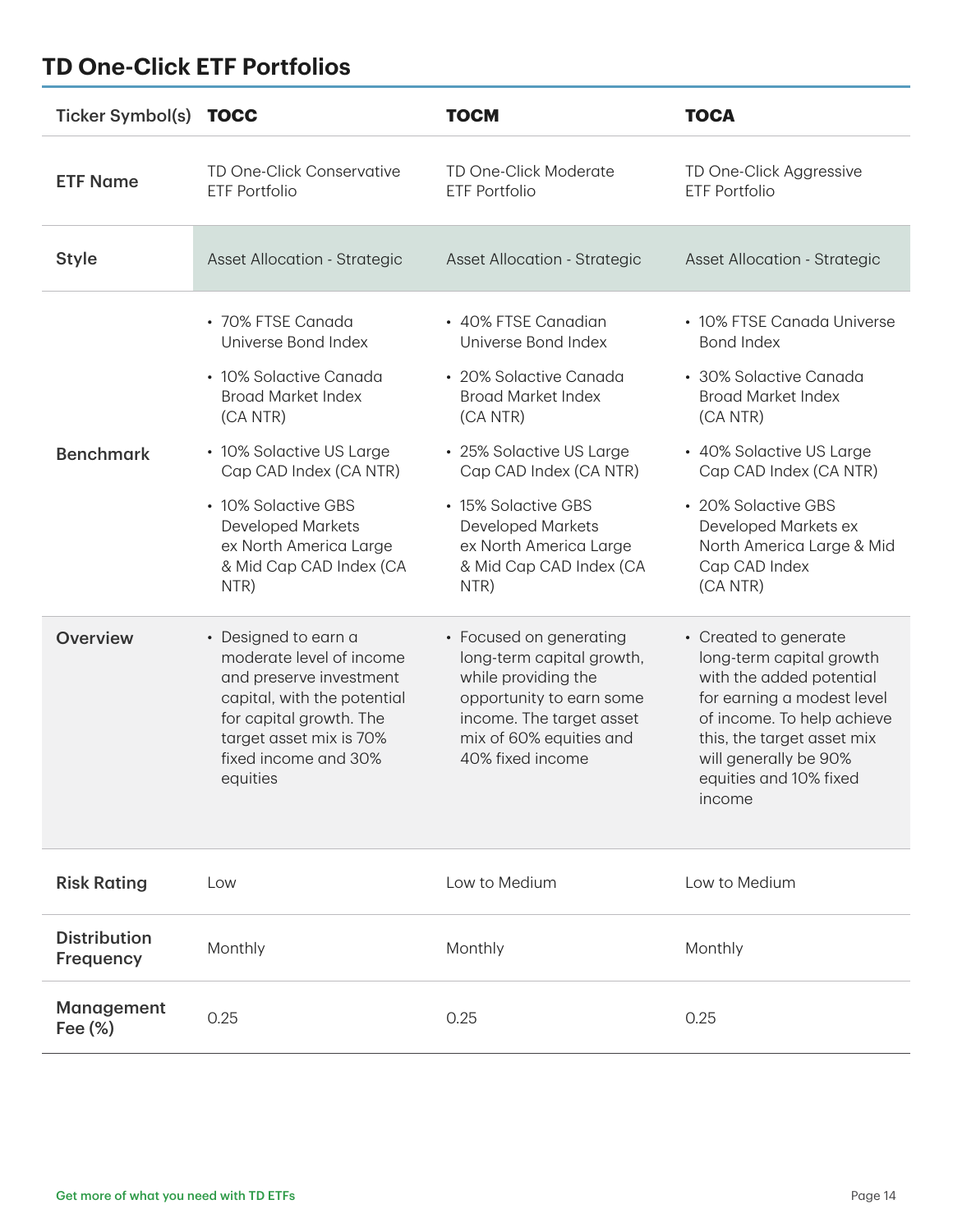## **Expect more from TDAM**

At TDAM, we are dedicated to developing innovative solutions that can help investors meet their investment goals. Our expanding ETF suite leverages the experience and expertise of our broad investment teams and aims to deliver great value with best-in-class investing experience at competitive fees.

**We have more solutions, more choices and more opportunities** for your evolving investment needs across multiple management styles.

#### **Broad-Market Index**

Our broad-market index ETFs provide a cost-effective way to gain exposure to broad indexes or specific market segments. These ETFs are considered passively managed investments as the Portfolio Managers seek to replicate a specific index with the goal of matching that index's performance.

#### **Environment, Social, Governance (ESG)**

Our ESG ETFs leverage Morningstar and Sustainalytics to deliver a differentiated ESG offering for investors, providing access to best-in-class ESG companies with close tracking to the broad parent index. These ETFs are designed to provide exposure to companies that exhibit lower ESG risk ratings regarding their approach to ESG issues. The lower the ESG risk rating, the better.

#### **Special Focus**

Our special focus ETFs seek to provide investors with targeted exposures to specific market segments such as sectors, geographies or maturity and credit spectrum in the case of fixed income. They focus on securities of companies in unique sectors, regions or strategically invest in asset classes with certain characteristics.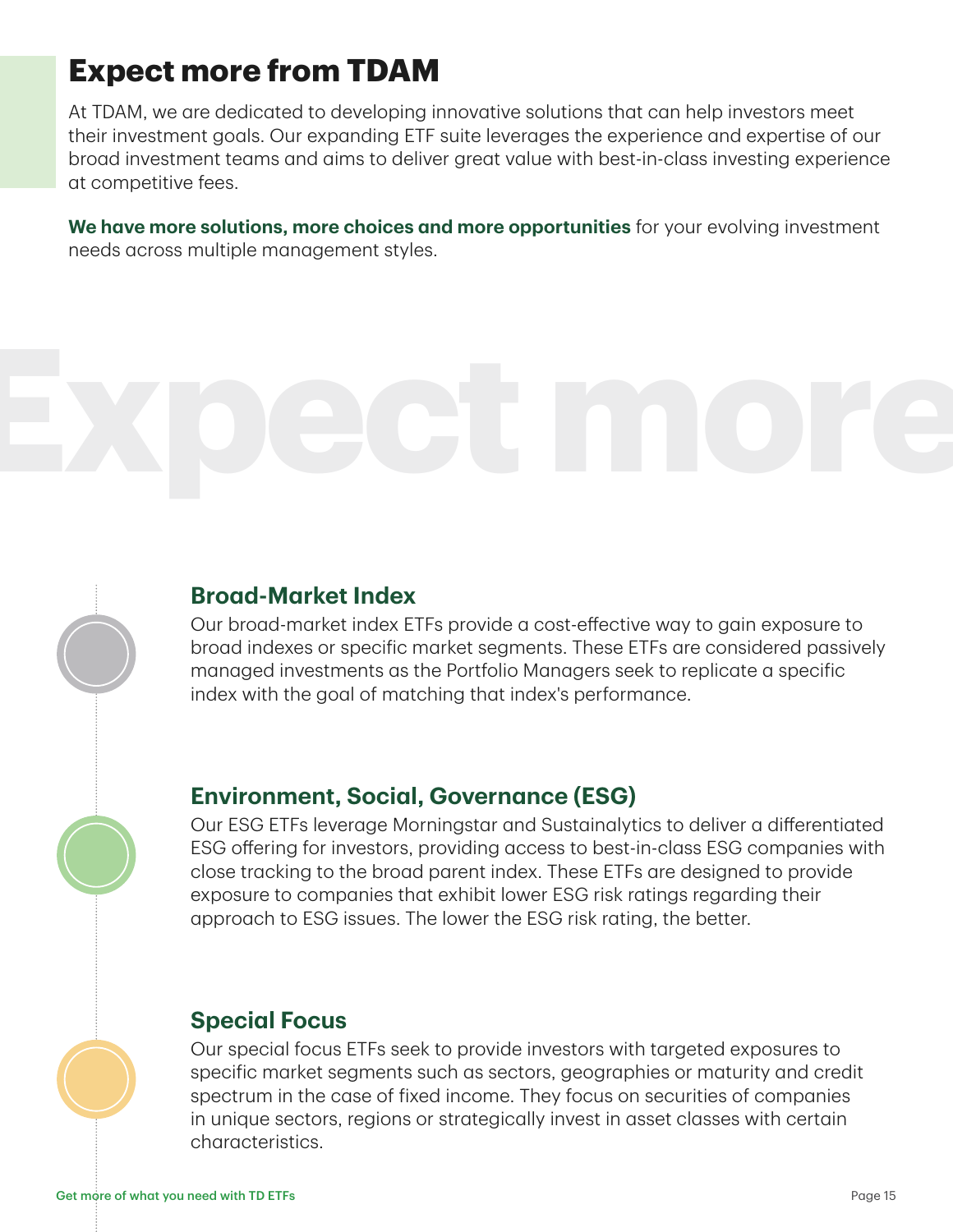#### **Active Quantitative**

Quantitative ETFs use a rules-based process to identify and select securities based on specific characteristics, i.e. "factors" that have historically generated persistent above-market returns or lower risk such as: Value, Size, Momentum, Volatility, Quality and Yield. These ETFs capitalize on the expertise and innovation of TDAM's Quantitative Equity team, which has over 150 years of combined experience and was among the first to bring low volatility strategies to Canada.

#### **Active Fundamental**

TD actively managed ETFs leverage the deep expertise of our Portfolio Managers, extensive research teams, and a rigorous investment process that identifies compelling investment opportunities. These ETFs aim to outperform their benchmarks and are designed to provide investors with strong, risk-adjusted returns.

#### **Asset Allocation**

The asset allocation ETFs provides a convenient, one-stop solution for investors to access an outcome oriented, well diversified portfolio of TD ETFs. These ETFs are designed to combine the value of tactical asset allocation with the cost-efficiency of ETFs, offering investors access to TDAM's broad investment capabilities through some of our best actively managed and passive fixed income ETFs.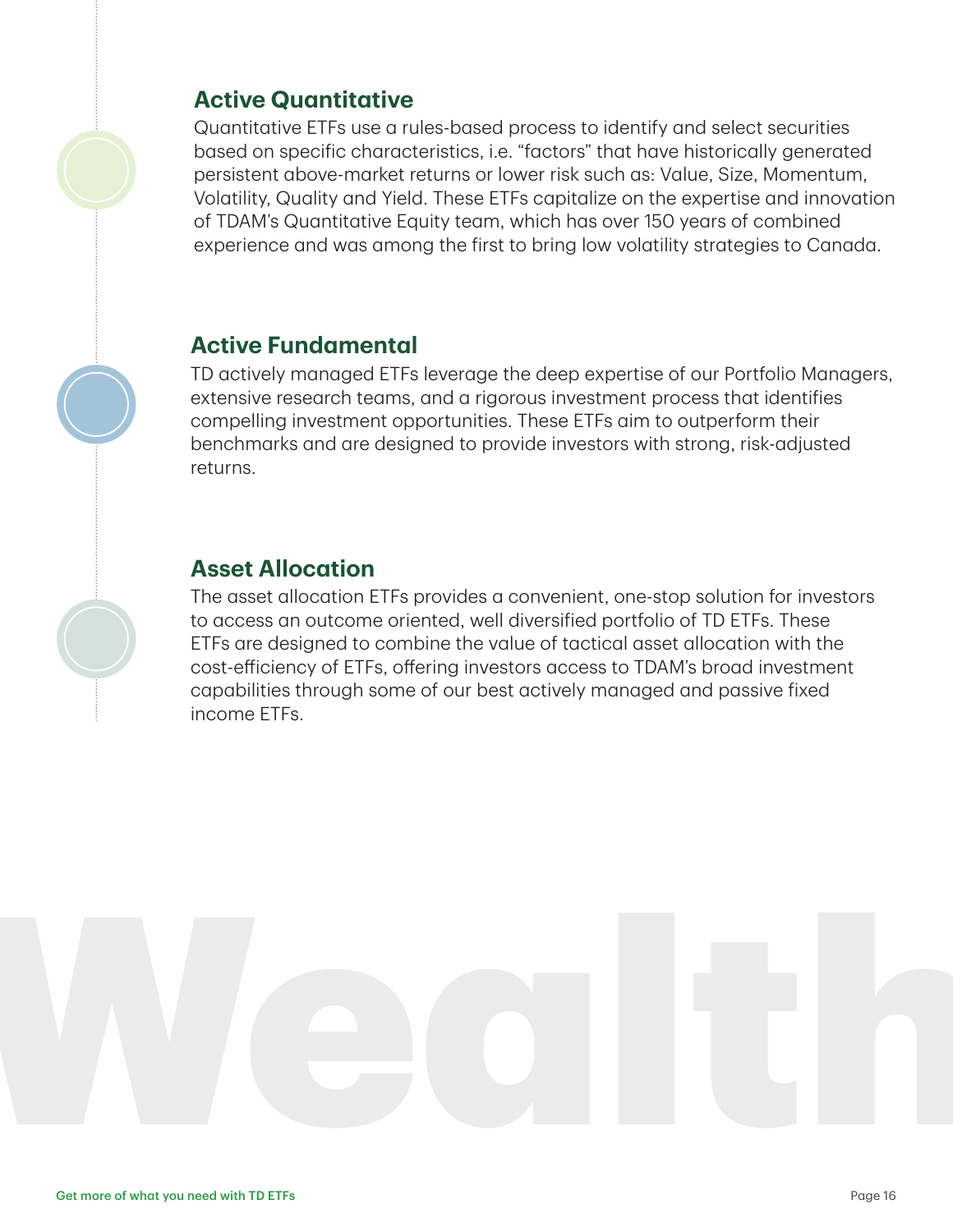

For information about TD ETFs, including general information about ETFs, visit **td[.com/e](https://www.td.com/ca/en/asset-management/how-to/etfs-in-focus/whats-new/)tf**.

#### **Connect with TD Asset Management**





The information contained in this ETF guide is based on information available as at April 2022. The information contained herein has been provided by TD Asset Management Inc. and is for information purposes only. The information has been drawn from sources believed to be reliable. Graphs and charts are used for illustrative purposes only and do not reflect future values or future performance of any investment. The information does not provide financial, legal, tax or investment advice. Particular investment, tax, or trading strategies should be evaluated relative to each individual's objectives and risk tolerance. Commissions, management fees and expenses all may be associated with investments in exchange-traded funds (ETFs). Please read the prospectus or the summary document(s) before investing. ETFs are not guaranteed, their values change frequently and past performance may not be repeated. ETF units are bought and sold at market price on a stock exchange and brokerage commissions will reduce returns. The TD Global Technology Innovators Index ETF ("TD ETF") is not sponsored, promoted, sold or supported in any other manner by Solactive AG nor does Solactive AG offer any express or implicit guarantee or assurance either with regard to the results of using the Solactive Global Technology Innovators Index (CA NTR) ("Index") and/or any trade mark(s) associated with the Index or the price of the Index at any time or in any other respect. The Index is calculated and published by Solactive AG. Solactive AG uses its best efforts to ensure that the Index is calculated correctly. Irrespective of its obligations towards TDAM, Solactive AG has no obligation to point out errors in the Index to third parties including but not limited to investors and/or financial intermediaries of the TD ETF. Neither publication of the Index by Solactive AG nor the licensing of the Index or any trade mark(s) associated with the Index for the purpose of use in connection with the TD ETF constitutes a recommendation by Solactive AG to invest capital in said TD ETF nor does it in any way represent an assurance or opinion of Solactive AG with regard to any investment in this TD ETF. The TD Global Healthcare Leaders Index ETF ("TD ETF") is not sponsored, promoted, sold or supported in any other manner by Solactive AG nor does Solactive AG offer any express or implicit guarantee or assurance either with regard to the results of using the Solactive Global Healthcare Leaders Index (CA NTR) ("Index") and/or any trade mark(s) associated with the Index or the price of the Index at any time or in any other respect. The Index is calculated and published by Solactive AG. Solactive AG uses its best efforts to ensure that the Index is calculated correctly. Irrespective of its obligations towards TDAM, Solactive AG has no obligation to point out errors in the Index to third parties including but not limited to investors and/or financial intermediaries of the TD ETF. Neither publication of the Index by Solactive AG nor the licensing of the Index or any trade mark(s) associated with the Index for the purpose of use in connection with the TD ETF constitutes a recommendation by Solactive AG to invest capital in said TD ETF nor does it in any way represent an assurance or opinion of Solactive AG with regard to any investment in this TD ETF. The TD Canadian Aggregate Bond Index ETF, TD Canadian Equity